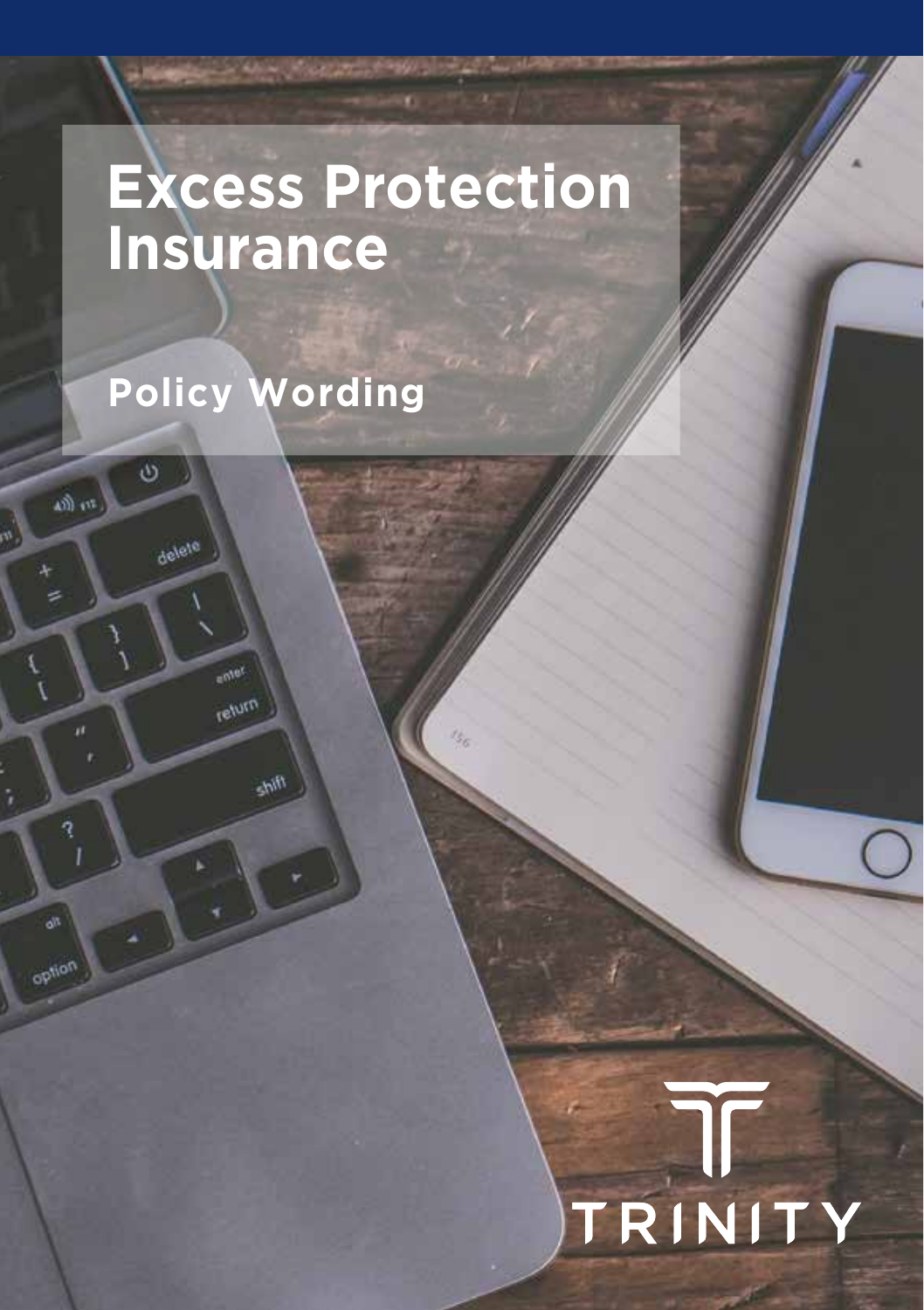#### **INTRODUCTION**

This policy wording, **Schedule** and any endorsement forms **Your** insurance document. This document sets out the conditions of the contract of insurance between **You** and **Us**. **You** should keep it in a safe place.

In return for payment of the premium shown in the **Schedule**, **We** agree to insure **You**, subject to the terms and conditions contained in or endorsed on this policy, against loss or damage **You** sustain or legal liability **You** incur for accidents happening during the period shown in the **Schedule**.

This is a legally-binding contract of insurance between **You** and **Us**. This insurance does not give or intend to give, rights to anyone else. No one else has the right to enforce any part of this insurance.

When drawing up this policy, **We** have relied on the information and statements which **You** have provided in the proposal form (or statement of fact) on the date shown in the **Schedule**.

The written authority (which number is shown in the **Schedule**) issued by **Us** allows **Your** broker or insurance advisor to sign and issue this policy on **Our** behalf.

Please read the whole document carefully. It is arranged in different sections. It is important that:

- **You** are clear which sections **You** have requested and want to be included;
- **You** understand what each section covers and does not cover;
- **You** understand the exclusions under each section and the general exclusions under the insurance as a whole;
- **You** understand **Your** own duties under each section and under the insurance as a whole.

Please contact Trinity Insurance immediately if this document is not correct or if **You** would like to ask any questions.

#### **Cooling off period**

**You** may cancel this insurance within 14 days of **You** buying this insurance or the day on which **You** receive the documents whichever is later. **We** will provide a full refund of the premium paid. **We** can decide not to refund any premium if **You** have made a claim on this insurance.

#### **Details about Our regulator**

**We** are authorised by the Prudential Regulation Authority and regulated by the Financial Conduct Authority and Prudential Regulation Authority under firm reference number 202915. The Financial Services Register, which includes details of all regulated firms, can be found at: **www.fca.gov.uk/register**

#### **Financial Services Compensation Scheme**

**We** are covered by the Financial Services Compensation Scheme. **You** may be entitled to compensation from the Scheme if **We** are unable to meet **Our** liabilities under this policy. Further information can be obtained from the Financial Services Compensation Scheme at: 10th Floor, Beaufort House, 15 St. Boltoph Street, London EC3A 7QU. Tel: 0800 678 1100. Online: **www.fscs.org.uk**

#### **Customer Service**

Making a Complaint

**We** aim to provide a professional, first class service. If however, **You** are not satisfied and have a complaint about **Our** service, sale or administration of **Your** policy please contact:

Trinity Insurance Services Limited Metro House **Northgate** Chichester West Sussex **PO19 1BJ** 

Tel: 01243 817777 Email: hello@talktotrinity.com

If **Your** complaint is in respect of the handling of a claim please contact:

Trent – Services (Administration) Ltd Trent House Love Lane **Cirencester** Gloucestershire GL7 1XD

Tel: 01285 626020 Email: claims@trent-services.co.uk Fax: 01285 626031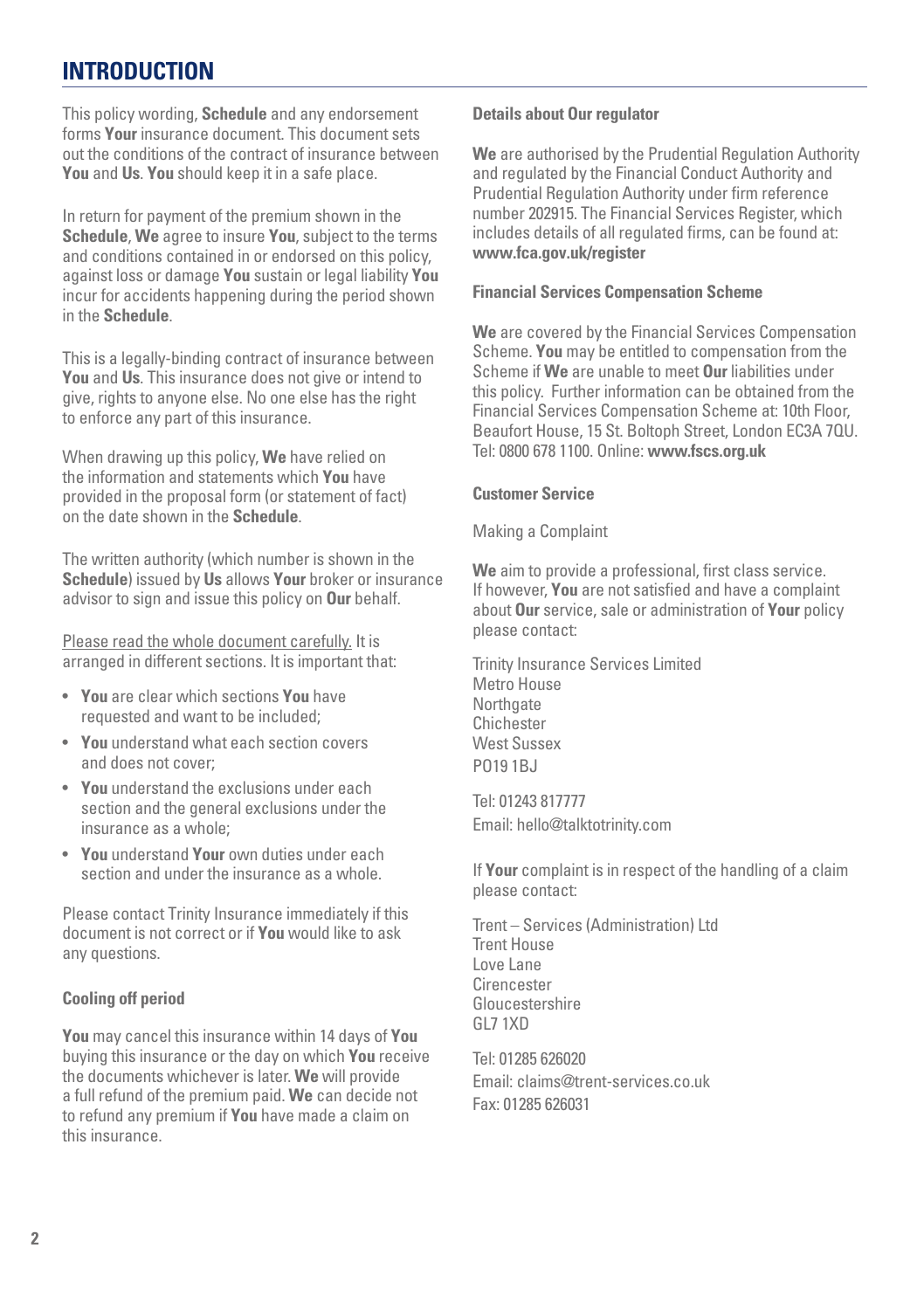If **You** remain dissatisfied, **You** may refer the matter at any time to the Financial Ombudsman Service, which is an independent body that arbitrates on complaints. They can be contacted at:

Financial Ombudsman Service Exchange Tower London E13 9SR

Telephone: 0800 023 4567 (for landline users) 0300 123 9123 (for mobile users)

Email: complaint.info@financial-ombudsman.org.uk

Website: **www.financial-ombudsman.org.uk**

### **DATA PROTECTION NOTICE**

The Insurers and Trinity Insurance Services Ltd., collects and processes personal information about individuals who may receive cover under the Insurance such as their name, address and any other personal details which are provided to the Insurers and Trinity Insurance Services Ltd., in order to provide the insurance and claims services. The Insurers and Trinity Insurance Services Ltd., will treat this information in accordance with applicable data protection law.

For policy administration purposes the Insurers and Trinity Insurance Services Ltd., will use and store any such personal information on an electronic database which may also be available to selected authorised representatives and other parties for purposes including administration of the insurance contract, fraud and crime prevention and statistical risk assessment, premium collection agencies, reinsurers outside counsel and claims administrators to provide the insurance and claims services or as allowed by law.

The Insurers and Trinity Insurance Services Ltd., have taken reasonable measures to protect such personal information once it is transferred in accordance with their normal data security policies.

In all communications the certificate number appearing in the **Schedule** should be quoted. Referral to the Financial Ombudsman Service will not affect **Your** statutory rights.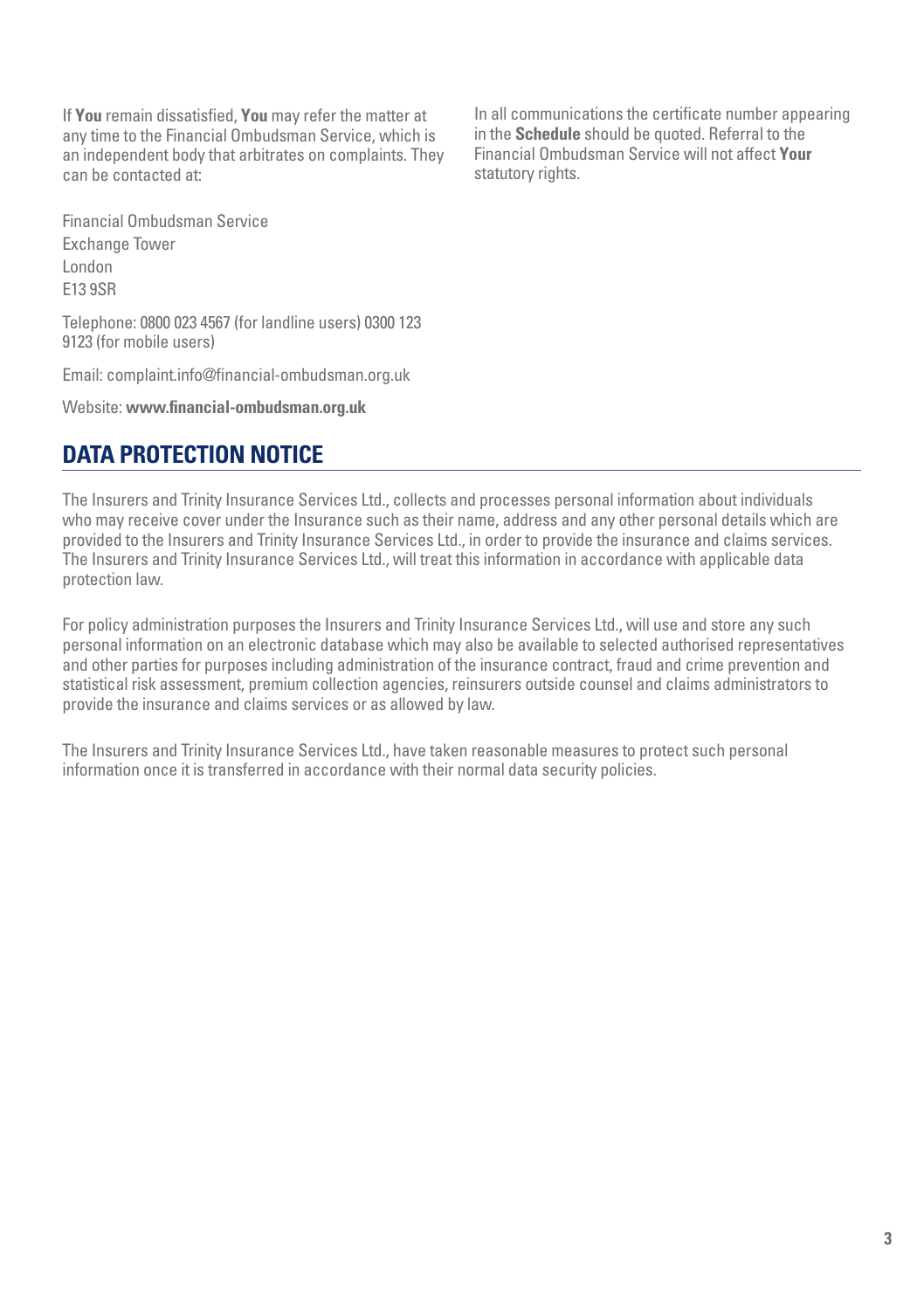# **DEFINITIONS**

The words or expressions detailed below have the following meaning wherever they appear in this policy and will appear in bold with a capital letter.

| 3rd Party Insurer:                        | An authorised and regulated UK insurance company who issued You an Insurance<br>Policy.                                                                                                             |
|-------------------------------------------|-----------------------------------------------------------------------------------------------------------------------------------------------------------------------------------------------------|
| <b>Benefit:</b>                           | The maximum amount that can be claimed under this policy as stated on the policy<br><b>Schedule</b> during any consecutive 12 month period                                                          |
| <b>Claims Administrator:</b>              | Trent - Services (Administration) Ltd Trent House, Love Lane, Cirencester,<br>Gloucestershire, GL7 1XD, who You should contact in the event of a claim.                                             |
| <b>Commencement Date</b><br>of Insurance: | The date Your cover shall start as shown on Your policy Schedule.                                                                                                                                   |
| Excess:                                   | The first amount of any claim You are responsible for paying under the terms of<br><b>Your Insurance Policy.</b>                                                                                    |
| Incident(s):                              | The event that led to or may give rise to a claim under Your Insurance Policy.                                                                                                                      |
| Insured / You / Your:                     | The person whose name appears on the policy <b>Schedule</b> whose name appears on<br>the Insurance Policy.                                                                                          |
| Insurer / We / Us / Our:                  | Financial & Legal Insurance Company Limited.                                                                                                                                                        |
| <b>Insurance Policy:</b>                  | A policy providing Insurance issued by a 3 <sup>rd</sup> Party Insurer in force during the<br>Period of Insurance providing insurance in respect of Home, Motor, Kit &<br>Contents, Pet and Travel. |
| <b>Period of Insurance:</b>               | Any period for which the Total Monthly Premium has been paid.                                                                                                                                       |
| Schedule:                                 | Provides confirmation of cover, Your details, Commencement Date of Insurance<br>and the <b>Benefit</b> selected.                                                                                    |
| Proposal:                                 | Any information provided from You or from anyone acting on Your behalf when<br>applying for this policy.                                                                                            |
| <b>Territorial Limits:</b>                | Worldwide.                                                                                                                                                                                          |
| <b>Waived or Reimbursed:</b>              | Where a third party has already paid the <b>Excess</b> .                                                                                                                                            |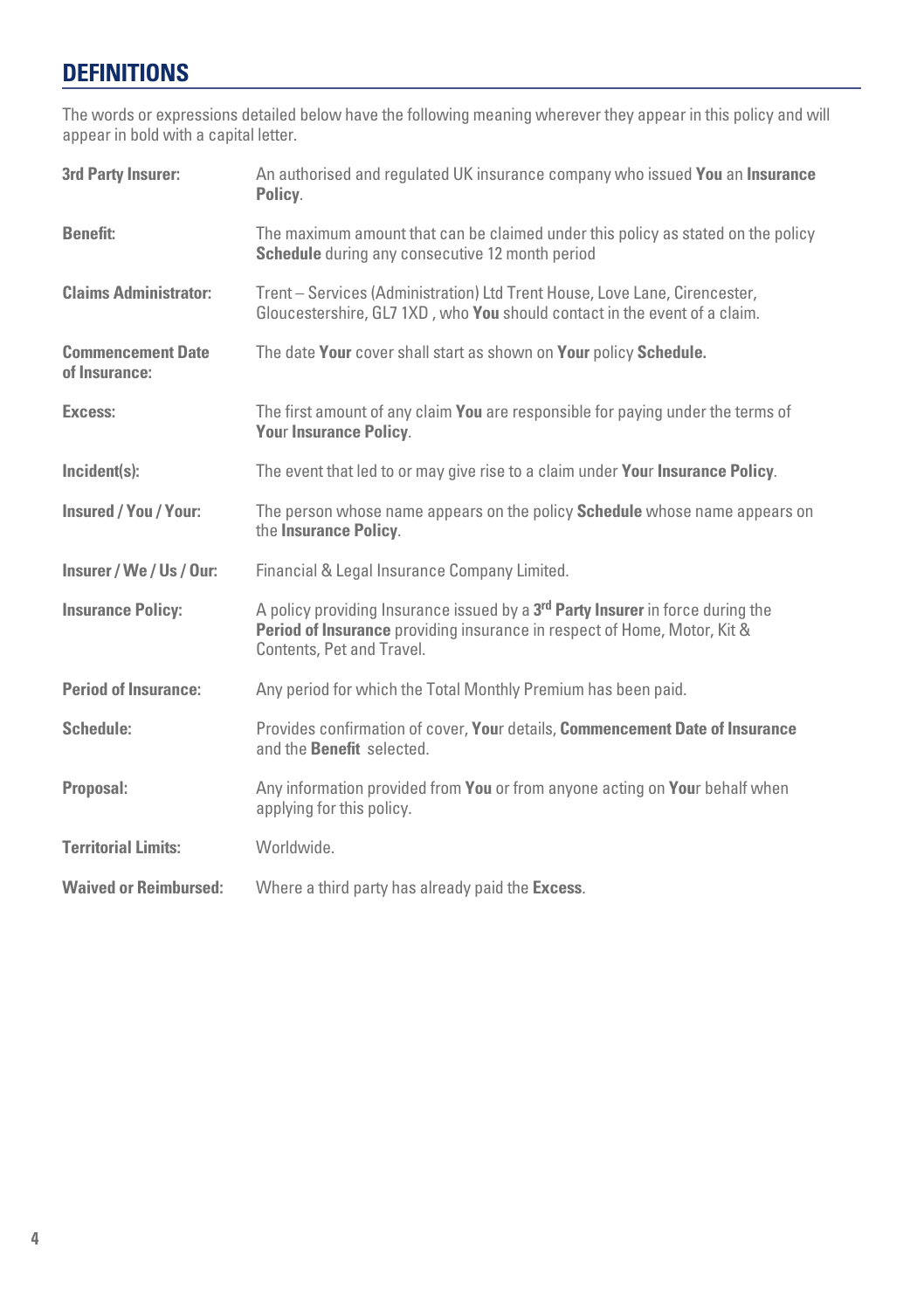# **ELIGIBILITY**

To qualify for cover under this policy:

- a) The **Insurance Policy** must be provided by an authorised and regulated **3rd Party Insurer**;
- b) The **Excess** must be a non-commercial product;
- c) **You** must not be aware of any **Incident** prior to the **Commencement Date of Insurance**;
- d) **You** must be:
	- (i) Permanently resident in the United Kingdom, Channel Islands, the Isle of Man or a BFPO address;
	- (ii) Be the lead name on the **Insurance Policy**.

#### **Cover Provided**

- a) Cover is provided for the **Excess** being the first amount the **You** are responsible to pay as part of a claim under the **Insurance Policy**. Only when the value of the total claim under the **Insurance Policy** is equal to or exceeds the **Excess** stated in the **Insurance Policy** will cover be provided.
- b) Payment of the **Benefit** under this policy will only occur when the claim made under the **Insurance Policy** has been successfully settled, the **3rd Party Insurer** fulfilling cover under the **Insurance Policy** and **You** evidencing payment of the **Excess** and / or deduction of the **Excess** from the **3rd Party Insurer** claim payment.
- c) The **Benefit** provided by the policy is limited to the **Benefit** level selected at time of purchase and recorded on the policy **Schedule**. The **Benefit** under the policy applies in the aggregate over any consecutive 12 month period.

#### **Specific Exclusions**

This insurance does not provide cover:

- a) For any amount other than the stated **Excess** on **You**r **Insurance Policy**.
- b) Where **Your 3rd Party Insurer** or any third party has **Waived or Reimbursed You** with regards to the **Excess**  amount or where **You** are in the process of recovering the **Excess** in the form of damages from a third party.
- c) For any motor **Excess** claim due to a vehicle being used in any sort of competitions or rallies, for hire or reward, delivery or courier purposes, or for driving tuition; used as taxis, or for racing, pace making, speed testing or in reliability trials.
- d) For vehicles which are invalid carriages.
- e) In respect of any **Incident** arising during or in consequence of war, riot or civil commotion elsewhere in Great Britain, Isle of Man or the Channel Islands.
- f) In respect of any **Incident** when the **Insured** is intoxicated by alcohol or under the influence of drugs not prescribed by a registered medical practitioner.
- g) For any liability in connection with the use or ownership of the item stated on the **Insurance Policy**.
- h) For any vehicle, which is not covered by a **Insurance Policy** for the full duration of the **Period of Insurance**.
- i) If **You** or anyone acting on **Your** behalf fail to disclose any information requested during the **Proposal**.
- j) In respect of any **Excess** waived by the **3rd Party Insurer** or any third party.
- k) If either the **Proposal** details or the premium are not received by the **Insurer**.
- l) Where the **Incident** occurred before the **Commencement Date of Insurance**.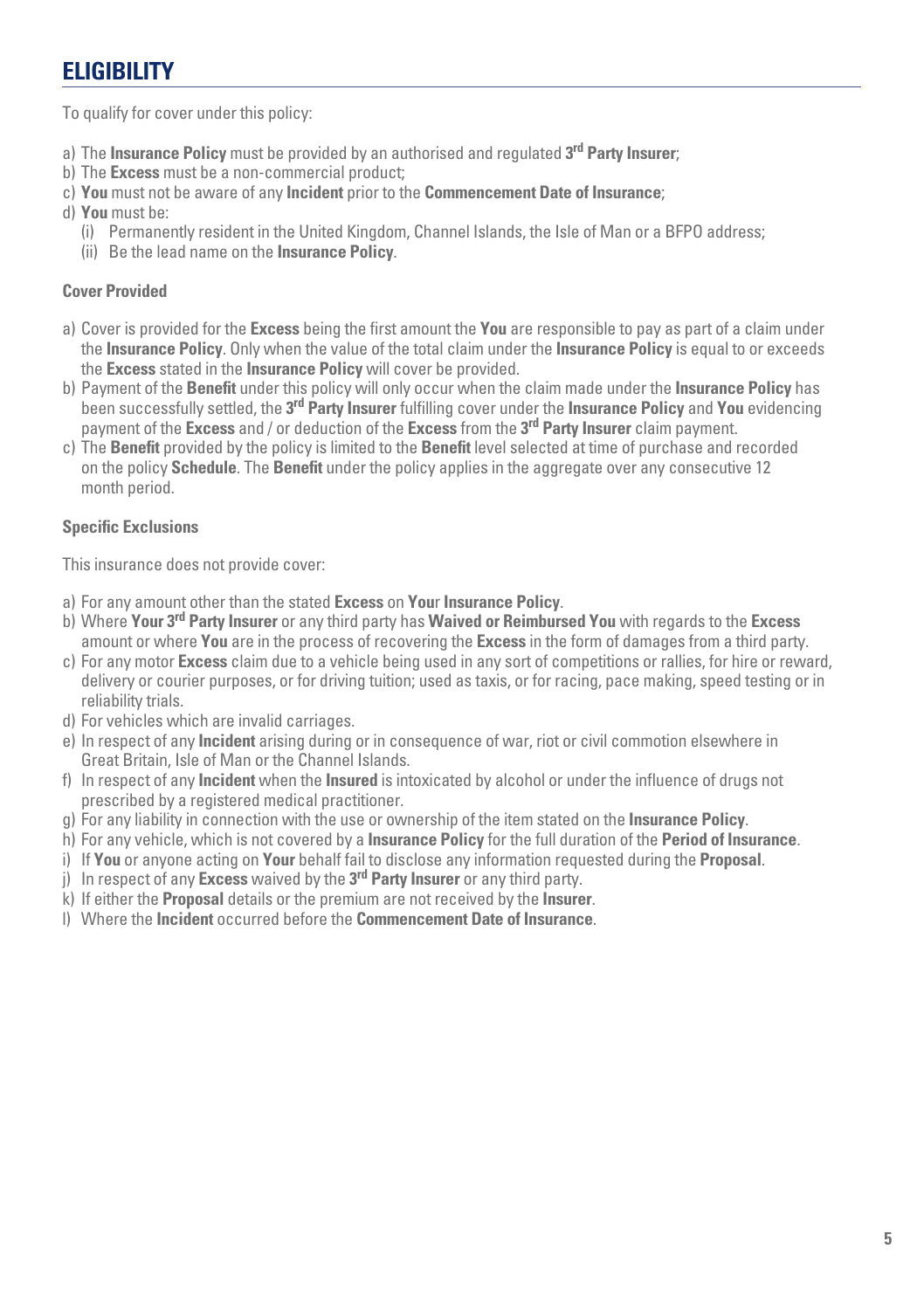# **GENERAL EXCLUSIONS**

The **Insurer** will not be liable for any claim for:-

- a) Loss or damage caused by or arising from **Your** intentional act or willful neglect.
- b) Penalties for delay or detention or in connection with guarantees of performance or efficiency, which is directly or indirectly caused by or is a result of:<br>(i) earthquake.
	- earthquake,
	- (ii) war, invasion, act of foreign enemy, hostilities (whether war be declared or not), civil war, rebellion, revolution, insurrection or military or usurped power confiscation, or nationalisation,
	- (iii) riot or civil commotion outside England, Scotland, Wales, the Isle of Man and the Channel Islands.
- c) Any legal liability of whatsoever nature directly or indirectly caused by or contributed to be or arising from ionising radiations or contamination by radioactivity from the combustion of nuclear fuel.
- d) Damage caused by pressure waves of an aircraft or other aerial device travelling at sonic or supersonic speed.
- e) Liability, which attaches by virtue of an agreement but which would not have attached if the agreement did not exist.
- f) War: Any direct or indirect consequence of war, civil war, invasion, acts of foreign enemies (whether war be declared or not), rebellion, revolution, insurrection, military or usurped power, or confiscation, nationalisation, requisition, destruction of or damage to property by or under the order of any government, local or public authority.
- g) Terrorism: It is agreed that this policy excludes loss, damage, cost, or expense directly or indirectly caused by, contributed to by, resulting from, or arising out of or in connection with any act of terrorism, as defined herein, regardless of any other cause or event contributing concurrently or in any other sequence to the loss. An act of terrorism includes any act, or preparation in respect of action, or threat of action designed to influence the government de jure or de facto of any nation or any political division thereof, or in pursuit of political, religious, ideological, or similar purposes to intimidate the public or a section of the public of any nation by any person or group(s) of persons whether acting alone or on behalf of or in connection with any organisation(s) or government(s) de jure or de facto, and which:
	- (i) involves violence against one or more persons; or
	- (ii) involves damage to property; or
	- (iii) endangers life other than that of the person committing the action; or
	- (iv) creates a risk to health or safety of the public or a section of the public; or
	- (v) is designed to interfere with or to disrupt an electronic system.

This policy also excludes loss, damage, cost, or expense directly or indirectly caused by, contributed to by, resulting from, or arising out of or in connection with any action in controlling, preventing, suppressing, retaliating against, or responding to any act of terrorism.

- h) Radiation: Any direct or indirect consequence of:
	- (i) Irradiation, or contamination by nuclear material; or
	- (ii) The radioactive, toxic, explosive or other hazardous or contaminating properties of any radioactive matter; or
	- (iii) Any device or weapon which employs atomic or nuclear fission or fusion or other comparable reaction or radioactive force or matter.
- i) Electronic Data: Any consequence, howsoever caused, including but not limited to Computer Virus in Electronic Data being lost, destroyed, distorted, altered, or otherwise corrupted. For the purposes of this Policy, Electronic Data shall mean facts, concepts and information stored to form useable for communications, interpretations, or processing by electronic or electromechanical data processing or other electronically controlled hardware, software and other coded instructions for the processing and manipulation of data, or the direction and manipulation of such hardware.

For the purposes of this Policy, Computer Virus shall mean a set of corrupting, harmful, or otherwise unauthorised instructions or code, whether these have been introduced maliciously or otherwise, and multiply themselves through a computer system or network of whatsoever nature.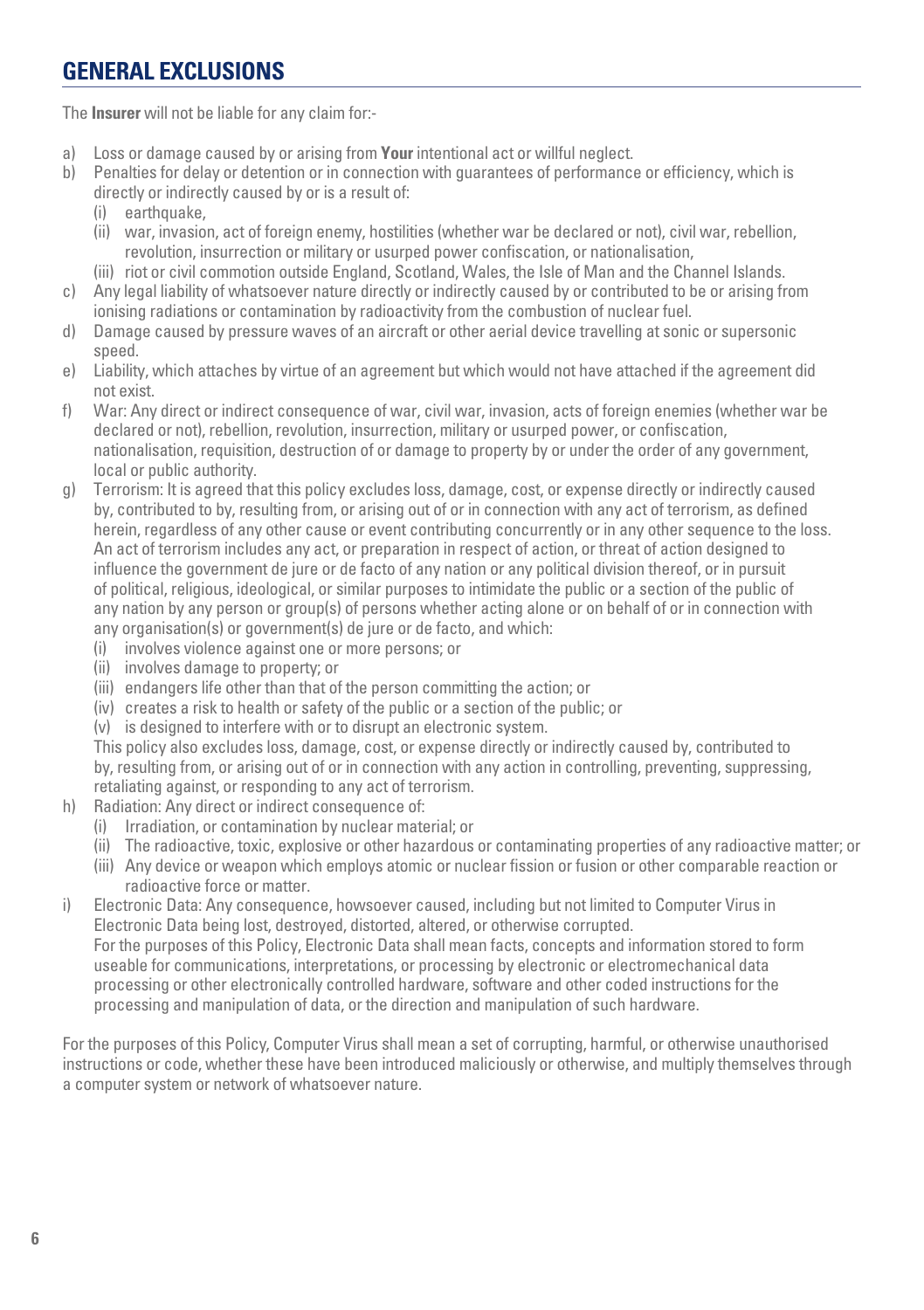# **GENERAL CONDITIONS**

- a) The policy and policy **Schedule** will be read as one contract. A word or expression to which a specific meaning has been attached will keep the same meaning wherever it appears unless specifically stated otherwise. A particular word or phrase, which is not defined, will have its ordinary meaning.
- b) **You** are required by the provisions of the Consumer Insurance (Disclosure and Representations) Act 2012 to take care to:
	- a. supply accurate and complete answers to all the questions **We** or the administrator may ask as part of **Your** application for cover under the policy
	- b. to make sure that all information supplied as part of **Your** application for cover is true and correct
	- tell Us of any changes to the answers **You** have given as soon as possible.

**You** must take reasonable care to provide complete and accurate answers to the questions **We** ask when **You** take out, make changes to and renew **Your** policy. If any information **You** provide is not complete and accurate, this may mean **Your** policy is invalid and that it does not operate in the event of a claim or **We** may not pay any claim in full.

- c) **Your** name on the policy **Schedule** must match the personal details of the lead name on the **Insurance Policy**  under which the **Excess** has been deducted.
- d) **You** must not act in a fraudulent way. If **You** or anyone acting for **You**:
	- fails to reveal or hides a fact likely to influence whether **We** accept **Your** proposal, **Your** renewal, or any adjustment to **Your** policy;
	- fails to reveal or hides a fact likely to influence the cover **We** provide;
	- makes a statement to **Us** or anyone acting on **Our** behalf, knowing the statement to be false;
	- sends **Us** or anyone acting on **Our** behalf a document, knowing the document to be forged or false;
	- makes a claim under the policy, knowing the claim to be false or fraudulent in any way; or
	- makes a claim for any loss or damage **You** caused deliberately or with **Your** knowledge.

If **Your** claim is in any way dishonest or exaggerated, **We** will not pay any **Benefit** under this policy or return any premium to **You** and **We** may cancel **Your** policy immediately and backdate the cancellation to the date of the fraudulent claim. **We** may also take legal action against **You** and inform the appropriate authorities.

- e) Subrogation the **Insurer** may at their own expense take such proceedings as they think fit in the name of the **Insured** to enforce any rights and remedies against or obtain relief or indemnity from other parties to which the **Insurer** shall be or may become entitled or subrogated under this policy and the **Insured** shall at the request and expense of the **Insurer** do such acts and things as may be reasonably required by the **Insurer**  for that purpose.
- f) Observance of Policy Terms it is a condition precedent to **Our** liability that **You** have complied with the terms and conditions of this policy.
- g) Limit of Liability in the event of the **Benefit** being paid as a consequence of any **Incident** the **Insurer** will deem that full liability has been met under the terms of this policy and the insurance cover will cease upon settlement. In no circumstances shall the liability of the **Insurer** exceed the **Benefit** amount shown in the policy **Schedule**.
- h) Claims the **Insurer** shall not be liable for any claim arising directly or indirectly caused by or contributed by or in consequence of a loss listed under the headings "Exclusions". and "General Exclusions".
- i) No agent is authorised to alter or amend this policy to waive any conditions or restrictions contained therein, to extend the time for paying a premium, or to bind the **Insurer** by making any promises or representations or by giving or receiving information. This policy cannot be varied, altered or its contents Waived in any respect unless by written agreement endorsed thereon or by the driver attached thereto, and signed by an authorised Official of the Insurer.
- j) Assignments **You** shall not be entitled to assign any of **Your** rights hereunder unless agreed by the **Insurer**.
- k) The policy is only valid within the **Territorial Limits**.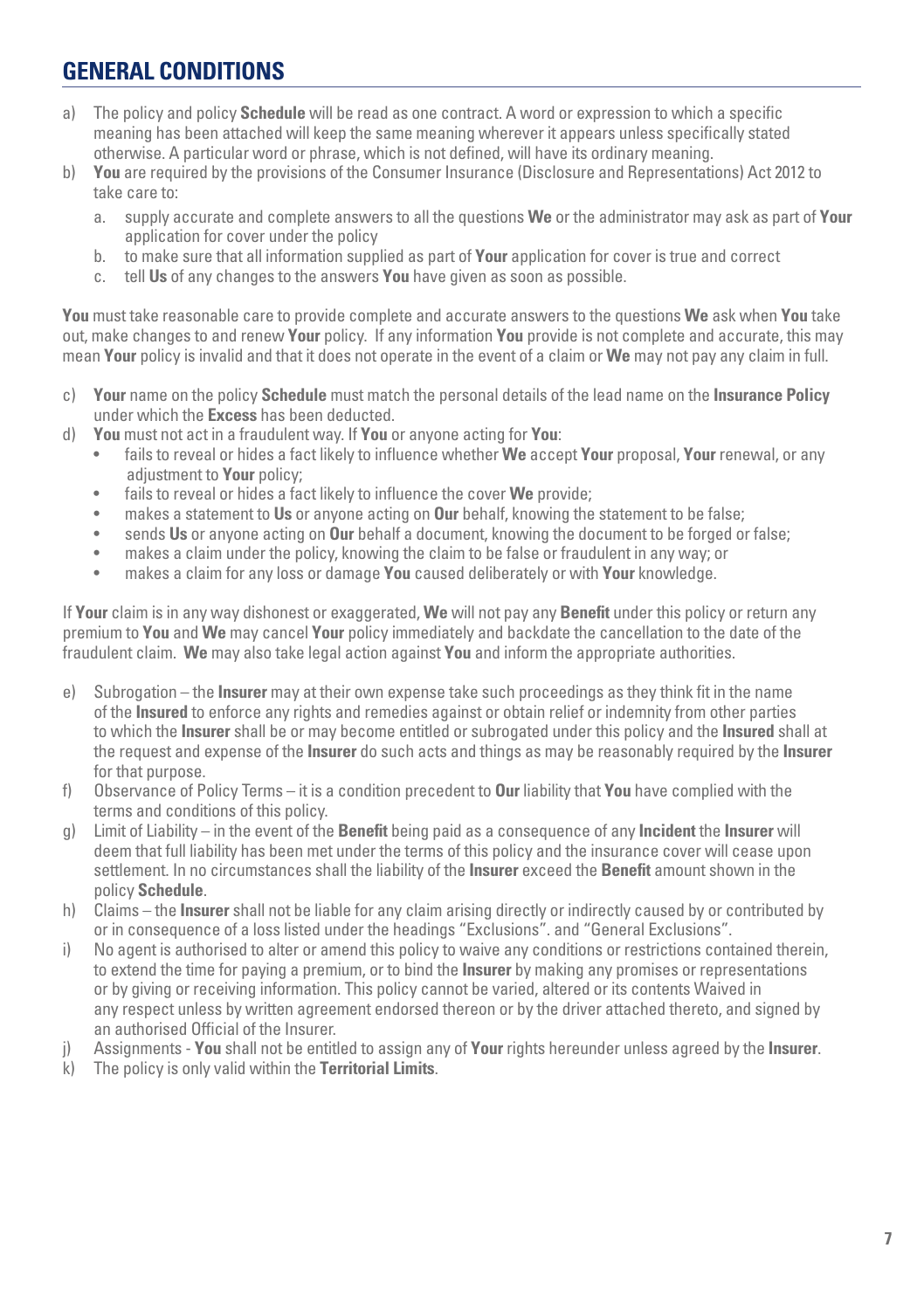#### **TERMINATION**

The insurance provided hereunder will automatically terminate on the occurrence of one of the following:-

- a) The natural expiry date of the policy:
- b) The total aggregate limit has been reached:
- c) The date on which **You** cancel the policy
- d) The date on which **We** cancel the policy;
- e) The date on which the **You** cancel the Policy of Insurance and do not replace it.

#### **CANCELLATION**

If **You** decide that for any reason, this policy does not meet **Your** insurance needs then please return it to **Your** agent within 14 days from the day of purchase or the day on which **You** receive **Your** policy documentation, whichever is the later. On the condition that no claims have been made or are pending, **We** will then refund **Your** premium in full.

Thereafter **You** may cancel the insurance cover at any time by informing **Your** agent however no refund of premium will be payable.

**We** shall not be bound to accept renewal of any insurance and may at any time cancel any insurance document by giving 14 days notice in writing where there is a valid reason for doing so. A cancellation letter will be sent to **You** at **Your** last known address. Valid reasons may include but are not limited to:

- a) Where **We** reasonably suspect fraud
- b) Non-payment of premium
- c) Threatening and abusive behaviour
- d) Non-compliance with policy terms and conditions
- e) **You** have not taken reasonable care to provide complete and accurate answers to the questions **We** ask.

Where **Our** investigations provide evidence of fraud or misrepresentation, **We** may cancel the policy immediately and backdate the cancellation to the date of the fraud or the date when **You** provided **Us** with incomplete or inaccurate information, which may result in **Your** policy being cancelled from the date **You** originally took it out.

If **We** cancel the policy and/or any additional covers **You** will receive a refund of any premiums **You** have paid for the cancelled cover, less a proportionate deduction for the time **We** have provided cover, unless the reason for cancellation is fraud and/or misrepresentation **We** are entitled to keep the premium under the Consumer Insurances (Disclosure and Representations) Act 2012.

#### **GOVERNING LAW**

Unless some other law is agreed in writing, this policy is governed by English law. If there is a dispute, it will only be dealt with in the courts of England or of the country within the United Kingdom in which **Your** main residence is situated.

### **CLAIMS CONDITIONS**

In the event of any loss or damage, which may give rise to a claim, **You** or **Your** legal personal representative must at **Your** own expense: Supply all information and assistance, which the **Insurer** may reasonably require in establishing the amount of any payment under this insurance. Provide written notice of the facts on which the claim is based, to be provided to the **Insurer** within 30 days of the date of settlement of a claim under **Your Insurance Policy**.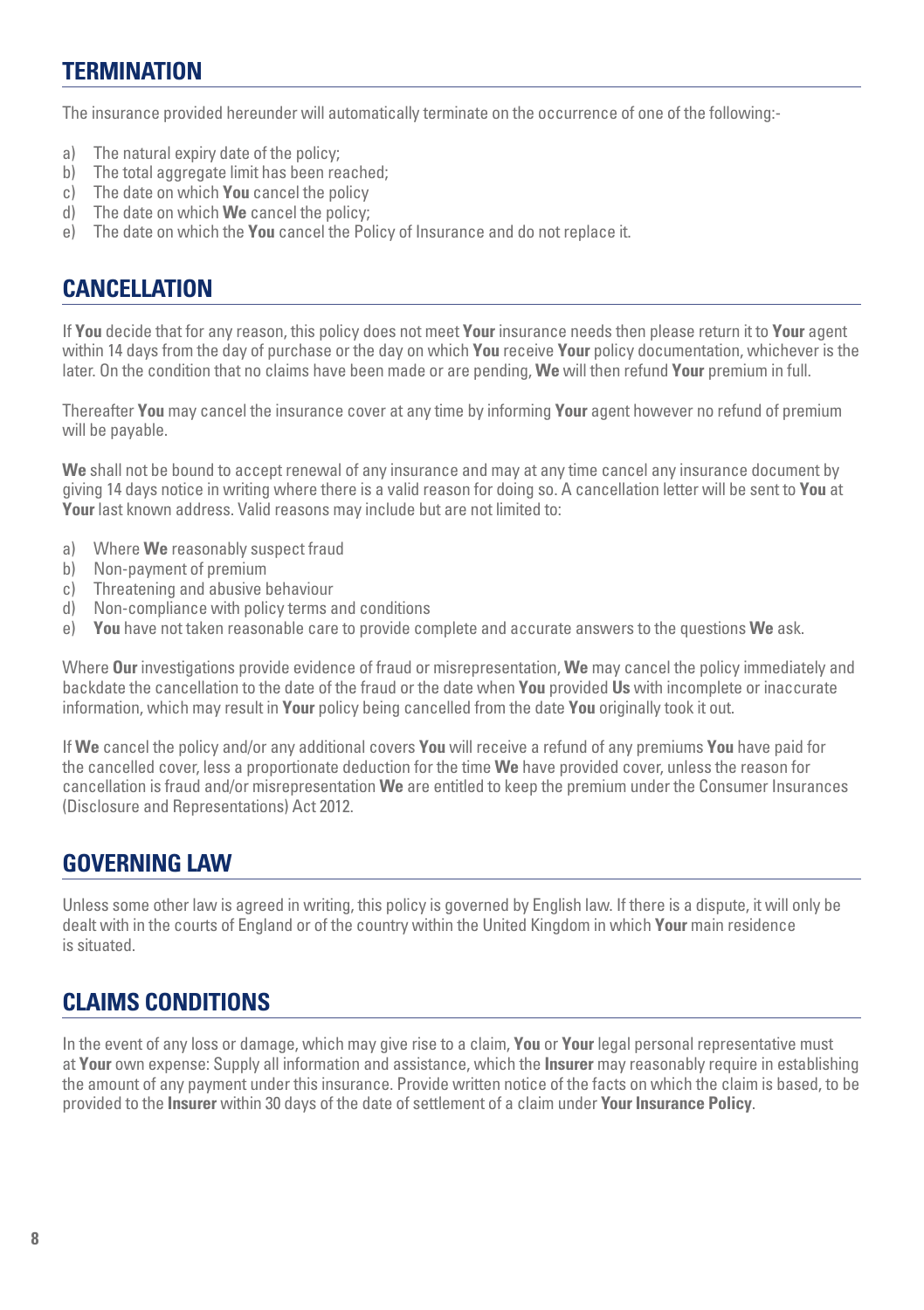# **HOW TO MAKE A CLAIM**

In the event of a possible claim under this policy please follow the claims procedure set out below with written notice of the facts on which the claim is based, to be provided to the **Claims Administrator**. **You** can contact the **Claims Administrator** at:

Trent – Services (Administration) Ltd Trent House, Love Lane, Cirencester, Gloucestershire, GL7 1XD Tel: 01285 626020 Email: claims@trent-services.co.uk Fax: 01285 626031

**You** will be required to provide the following information in support of **Your** claim:

- a. **Your** name, address and postcode;
- b. A daytime contact telephone number;
- c. The policy reference number for **Your** excess policy;
- d. The policy reference number for **Your** Policy and detail of the Motor Insurer;
- e. Copy of the settlement letter from **Your Insurer** confirming:
	- **Your** name and address;
	- The amount settled;
	- The nature of the **Incident**;
	- The **Excess** deducted.

Trent-Services (Administration) Limited is the claims handler and acts on behalf of the **Insurer**.

# **HOW TO MAKE A COMPLAINT**

It is the intention to give **You** the best possible service but if **You** do have any questions or concerns about this insurance or the handling of a claim **You** should follow the Complaints Procedure below:

Complaints regarding the sale of the policy: Please contact Trinity Insurance Services Ltd., who arranged the Insurance on **Your** behalf.

If **Your** complaint about the sale of **Your** policy cannot be resolved by the end of the third working day, Trinity Insurance Services Ltd will pass it to:

Complaints Department Financial & Legal Insurance Company Limited, No. 1 Lakeside, Cheadle Royal Business Park, Cheadle, Cheshire, SK8 3GW Tel: 0161 603 2140 Email: info@financialandlegal.co.uk

Complaints regarding claims: Please contact the **Claims Administrator**.

Trent – Services (Administration) Ltd Trent House, Love Lane, Cirencester, Gloucestershire, GL7 1XD Tel: 01285 626020 Email: claims@trent-services.co.uk Fax: 01285 626031

In all correspondence please state that **Your** insurance is provided by Financial & Legal Insurance Company Limited and quote scheme reference 06634A.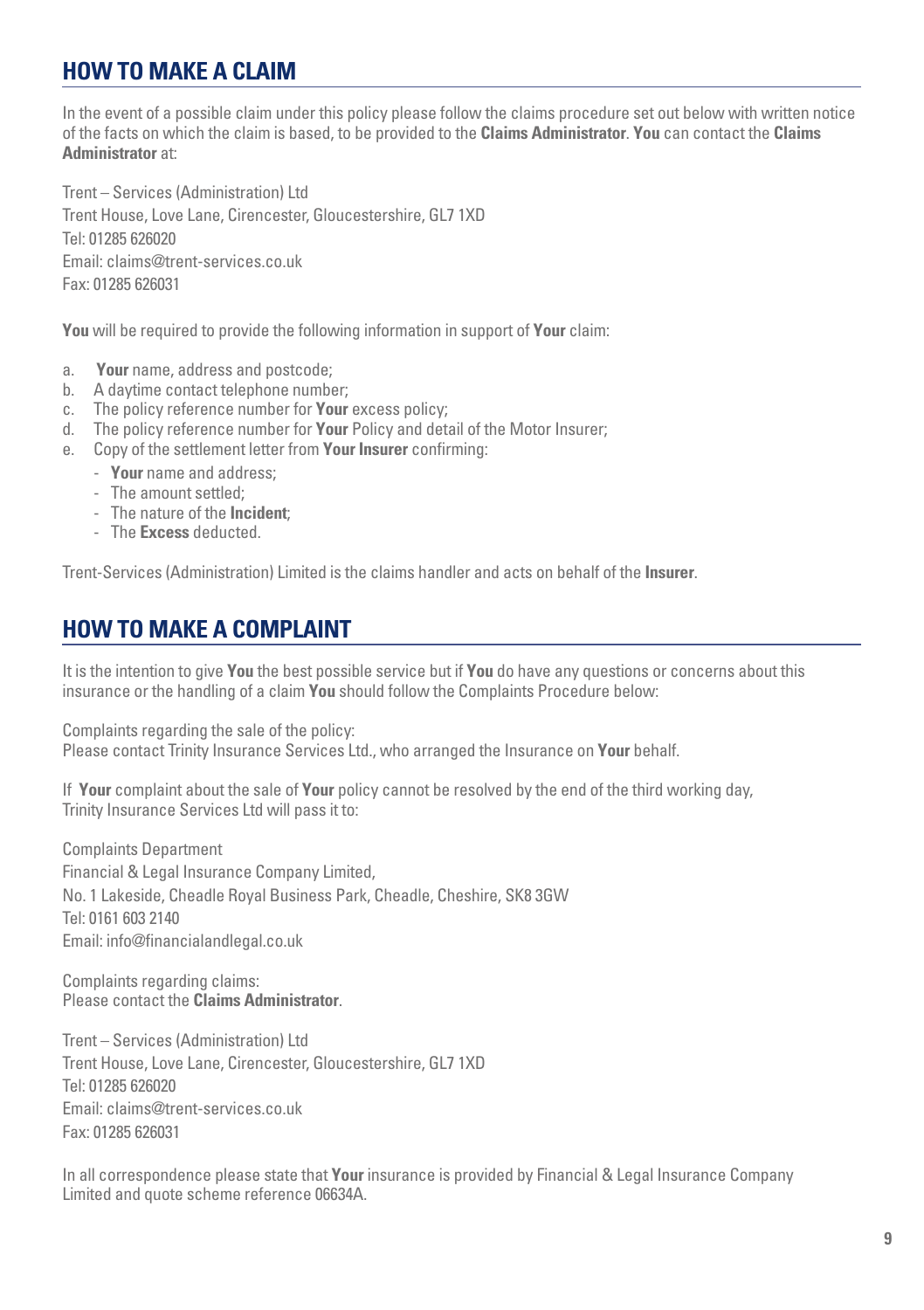If **Your** complaint about **Your** claim cannot be resolved by the end of the third working day, the **Claims Administrator**  will pass it to:

Customer relations department, Financial & Legal Insurance Company Limited, No.1 Lakeside, Cheadle Royal Business Park, Cheadle, Cheshire, SK8 3GW Tel: 0161 603 2140 Email: info@financialandlegal.co.uk

If it is not possible to reach an agreement, **You** have the right to make an appeal to the Financial Ombudsman Service. This also applies if **You** are **Insured** in a business capacity and have an annual turnover of less than €2million and fewer than ten staff. **You** may contact the Financial Ombudsman Service at:

The Financial Ombudsman Service, Exchange Tower, Harbour Exchange Square, London, E14 9SR.

The above complaints procedure is in addition to **Your** statutory rights as a consumer. For further information about **Your** statutory rights contact **Your** local authority Trading Standards Service or Citizens Advice Bureau.

# **FINANCIAL SERVICES COMPENSATION SCHEME**

Financial & Legal Insurance Company Limited is covered by the Financial Services Compensation Scheme (FSCS). **You** may be entitled to compensation from the scheme, if Financial & Legal Insurance Company Limited cannot meet its obligations. This depends on the type of business and the circumstances of the claim. Most insurance contracts are covered for 90% of the claim with no upper limit. **You** can get more information about compensation scheme arrangements from the FSCS or visit: **www.fscs.org.uk**

# **FINANCIAL & LEGAL INSURANCE COMPANY LIMITED PRIVACY NOTICE**

#### **Data Protection**

**We** act as the Data Controller. How **We** use and look after the personal information is set out below.

Information may be used by **Us**, agents and service providers for the purposes of insurance administration, underwriting, claims handling or for statistical purposes. The lawful basis for the processing is that it is necessary for **Us** to process **Your** personal information to enable the performance of the insurance contract, to administer **Your** policy of insurance and/or handle any insurance claim **You** may submit to **Us** under this policy. The processing of **Your** personal data may also be necessary to comply with any legal obligation **We** may have and to protect **Your** interest during the course of any claim.

#### **What we process and share**

The personal data **You** have provided, we have collected from you, or we have received from third parties may include **Your**:

- 1. Name; date of birth, residential address and address history.
- 2. Contact details such as email address and telephone numbers.
- 3. Financial and employment details.
- 4. Identifiers assigned to **Your** computer or other internet connected device including **Your** Internet Protocol (IP) address.
- 5. Health or criminal conviction information.
- 6. Vehicle or household details.
- 7. Any information which **You** have provided in support of **Your** insurance claim.

**We** may receive information about **You** from the following sources:

- 1. **Your** insurance broker.
- 2. From third parties such as credit reference agencies and fraud prevention agencies.
- 3. From insurers, witnesses, the Police (in regards to incidents) and solicitors, **Appointed Representatives**.
- **10** 4. Directly from **You**.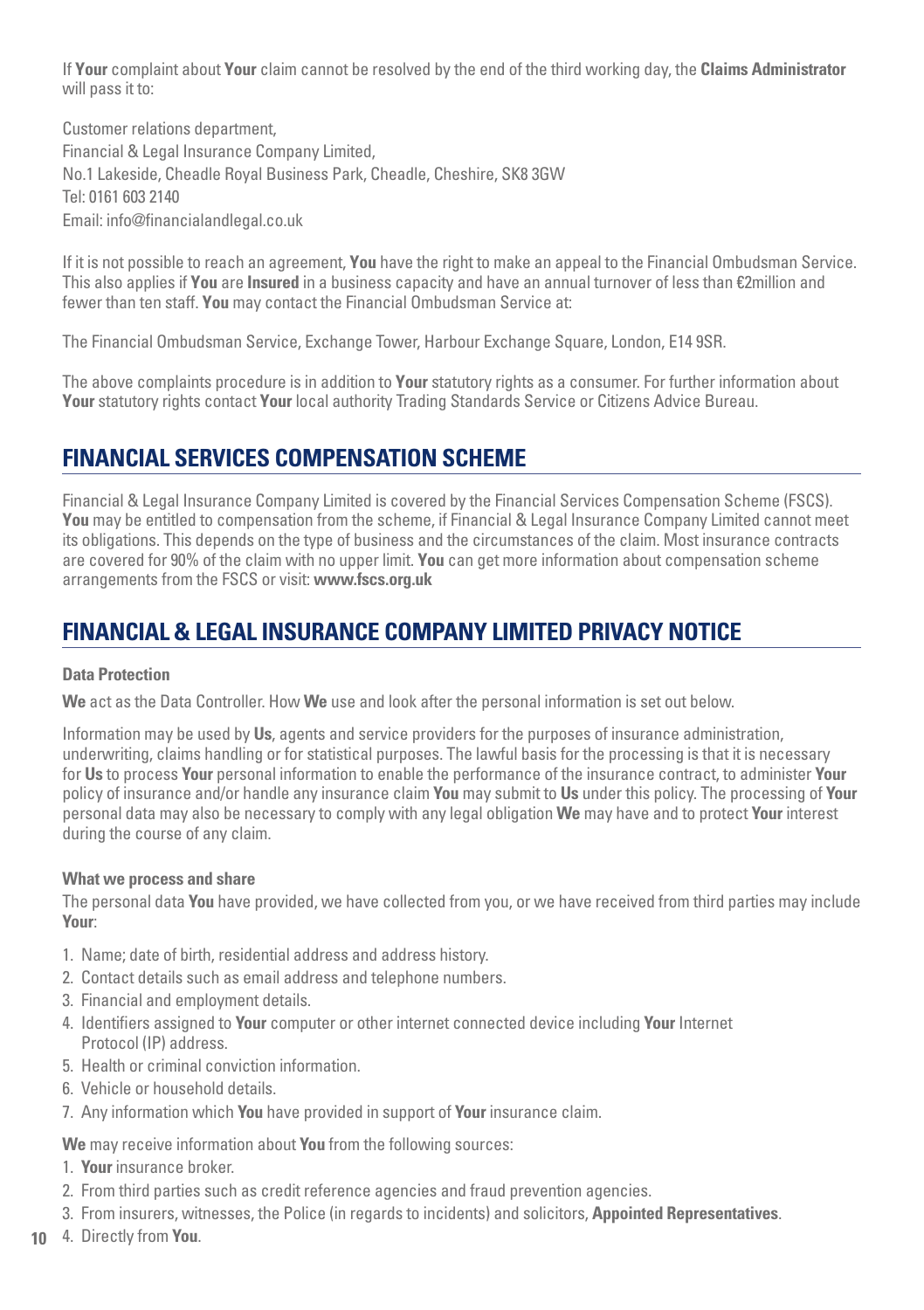**We** will not pass **Your** information to any third parties except to enable **Us** to process your claim, prevent fraud and comply with legal and regulatory requirements. In which case **We** may need to share **Your** information with the following third parties within the EU:

- 1. Solicitors or other **Appointed Representatives**.
- 2. Underwriters, Reinsurers, Regulators and Authorised/Statutory Bodies.
- 3. Fraud and crime prevention agencies, including the Police.
- 4. Other suppliers carrying out a service on **Our**, or **Your** behalf.

**We** will not use **Your** information for marketing further products or services to **You** or pass **Your** information on to any other organisation or person for sales and marketing purposes without **Your** consent.

#### **Data Retention**

**We** will hold **Your** details for up to seven years after the expiry of **Your** policy, complaint and/or claims settlement.

#### **Your rights**

**Your** personal data is protected by legal rights, which include **Your** rights to:

- 1. Object to **Our** processing of **Your** personal data.
- 2. Request that **Your** personal data is erased or corrected.
- 3. Request access to **Your** personal data and date portability.
- 4. Complain to the Information Commissioner's Office, which regulates the processing of personal data.

**You** can request to see what data **We** hold on **You**, there is no charge for this service.

If **You** have any questions about **Our** privacy policy or the information **We** hold about **You** please contact **Us**.